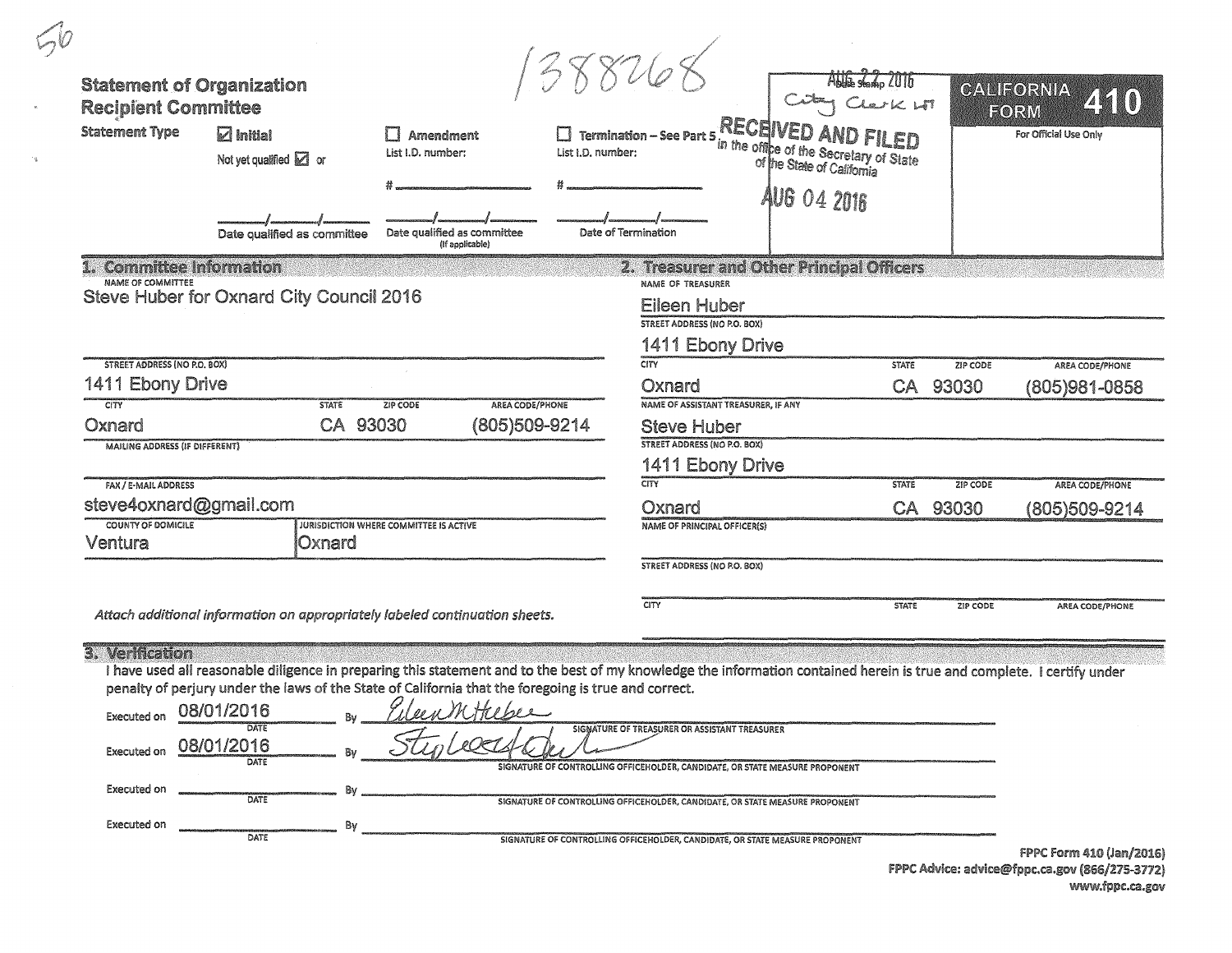| <b>Statement of Organization</b><br><b>Recipient Committee</b><br>INSTRUCTIONS ON REVERSE | CALIFORNIA 410<br>  Page 2 |
|-------------------------------------------------------------------------------------------|----------------------------|
| Steve Huber for Oxnard City Council 2016                                                  | i I.D. NUMBER              |
|                                                                                           |                            |

. All committees must list the financial institution where the campaign bank account is located.

| NAME OF FINANCIAL INSTITUTION | AREA CODE/PHONE | <b>BANK ACCOUNT NUMBER</b> |          |
|-------------------------------|-----------------|----------------------------|----------|
| <b>Rabobank NA</b>            | 1/805)240-1451  | 14121104                   |          |
| <b>ADDRESS</b>                | CITY            | <b>STATE</b>               | ZIP CODE |

## 155 South A Street, Oxnard, CA 93030

| 4. Type of Committee Complete the applicable sections. |  |  |
|--------------------------------------------------------|--|--|
|                                                        |  |  |
|                                                        |  |  |
|                                                        |  |  |
|                                                        |  |  |
|                                                        |  |  |
|                                                        |  |  |
|                                                        |  |  |
|                                                        |  |  |
|                                                        |  |  |
|                                                        |  |  |

## Controlled Committee

- List the name of each controlling officeholder, candidate, or state measure proponent. If candidate or officeholder controlled, also list the elective office sought or held, and district number, if any, and the year of the election.
- List the political party with which each officeholder or candidate is affiliated or check "nonpartisan."
- If this committee acts jointly with another controlled committee, list the name and identification number of the other controlled committee.

| NAME OF CANDIDATE/OFFICEHOLDER/STATE MEASURE PROPONENT | <b>ELECTIVE OFFICE SOUGHT OR HELD</b><br>(INCLUDE DISTRICT NUMBER IF APPLICABLE) | YEAR OF ELECTION | PARTY                |
|--------------------------------------------------------|----------------------------------------------------------------------------------|------------------|----------------------|
| Stephen H Huber                                        | <b>Oxnard City Council</b>                                                       | 2016             | <b>Z</b> Nonpartisan |
|                                                        |                                                                                  |                  | __I Nonpartisan      |

**Primarily Formed Committee** or oppose specific candidates or measures in a single election. List below:

| CANDIDATE(S) NAME OR MEASURE(S) FULL TITLE (INCLUDE BALLOT NO. OR LETTER) | CANDIDATE(S) OFFICE SOUGHT OR HELD OR MEASURE(S) JURISDICTION<br>(INCLUDE DISTRICT NO., CITY OR COUNTY, AS APPLICABLE) | <b>CHECK ONE</b> |        |
|---------------------------------------------------------------------------|------------------------------------------------------------------------------------------------------------------------|------------------|--------|
|                                                                           |                                                                                                                        | <b>SUPPORT</b>   | OPPOSE |
|                                                                           |                                                                                                                        |                  |        |
|                                                                           |                                                                                                                        | <b>SUPPORT</b>   | OPPOSE |
|                                                                           |                                                                                                                        |                  |        |